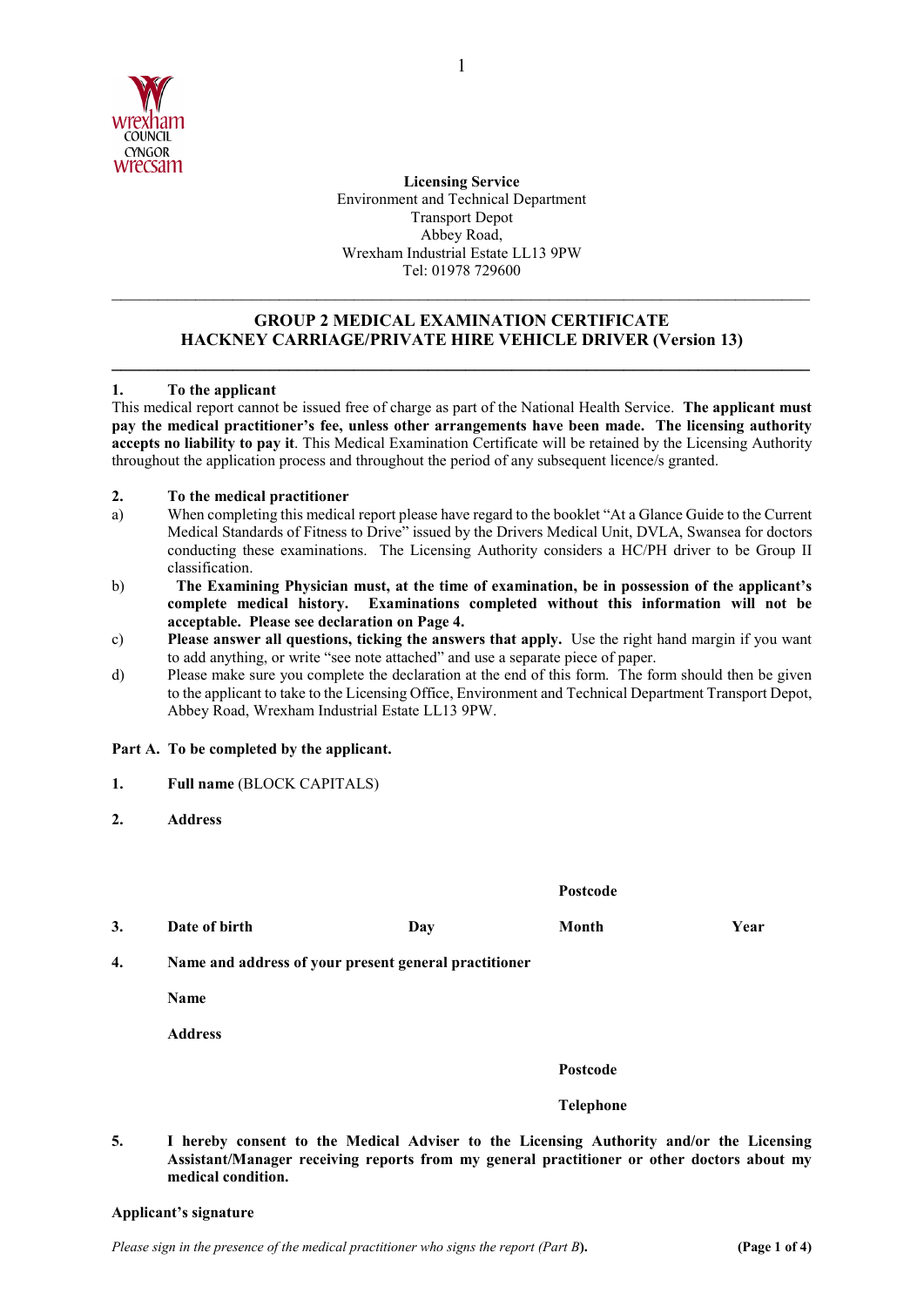| 1.            | Cardiovascular                                                                                                                                                                         | <b>YES</b> | NO | <b>NOTES</b> |
|---------------|----------------------------------------------------------------------------------------------------------------------------------------------------------------------------------------|------------|----|--------------|
| a)            | Has the applicant suffered from or been treated for<br>angina pectoris, myocardial infarction or undergone<br>coronary artery surgery (inc. angioplasty) during the last<br>six weeks? |            |    |              |
| b)            | Has the applicant ever suffered from heart failure?                                                                                                                                    |            |    |              |
|               | Drivers who have EVER had any of the conditions at a) or<br>b) must have satisfied the exercise testing requirements of<br>the DVLA before licence can be approved                     |            |    |              |
| $\mathbf{c})$ | Is the resting BP consistently 180mmHg systolic or<br>more or 100mmHG diastolic or more despite treatment?                                                                             |            |    |              |
| d)            | Has a pacemaker been fitted within the last 3 months?                                                                                                                                  |            |    |              |
| e)            | Is there an untreated aortic aneurysm?                                                                                                                                                 |            |    |              |
| f             | Is there an arrhythmia which has caused or is likely to<br>cause incapacity?                                                                                                           |            |    |              |
| g)            | Has a cardio-defibrillator device (other than a patient<br>activated atrial defibrillator) been implanted?                                                                             |            |    |              |
| h)            | Is there a history of cardiomyopathy or heart and/or lung<br>transplant?                                                                                                               |            |    |              |
| $\ddot{1}$    | Is there a history of heart valve disease which has caused<br>symptoms or embolism (If yes, give details)                                                                              |            |    |              |
| j)            | Is there a complex congenital heart disorder?                                                                                                                                          |            |    |              |
| 2.            | Diabetes Mellitus(Questions A&B must be answered)                                                                                                                                      |            |    |              |
|               | Is the applicant a diabetic treated by insulin or tablets<br>a)<br>which carry a risk of inducing hypoglycaemia?(i.e.                                                                  |            |    |              |
|               | Sulphonylureas, Glinides etc)<br>Is the applicant using Continuous Glucose Monitoring<br>b)<br>Systems (CGMS)?                                                                         |            |    |              |
|               | If Yes to any of the above does the applicant meet the<br>DVLA's current Qualifying Conditions? (If you need a<br>copy of these conditions please contact Licensing Offices<br>WCBC)   |            |    |              |
| 3.            | <b>Nervous system</b>                                                                                                                                                                  |            |    |              |
| a)            | Has the applicant had an epileptic attack in the last 10<br>years?                                                                                                                     |            |    |              |
| $\mathbf{b}$  | Has the applicant taken any anti-epileptic medication in<br>the last 10 years?                                                                                                         |            |    |              |
| c)            | Has the applicant suffered a loss of consciousness for<br>which investigations have not revealed a cause in the last<br>5 years?                                                       |            |    |              |

**Note – If Yes answers to any questions please clarify medical conditions** 

**\_\_\_\_\_\_\_\_\_\_\_\_\_\_\_\_\_\_\_\_\_\_\_\_\_\_\_\_\_\_\_\_\_\_\_\_\_\_\_\_\_\_\_\_\_\_\_\_\_\_\_\_\_\_\_\_\_\_\_\_\_\_\_\_\_\_\_\_\_\_\_\_\_\_\_\_\_\_\_\_\_\_\_\_\_\_\_\_\_\_**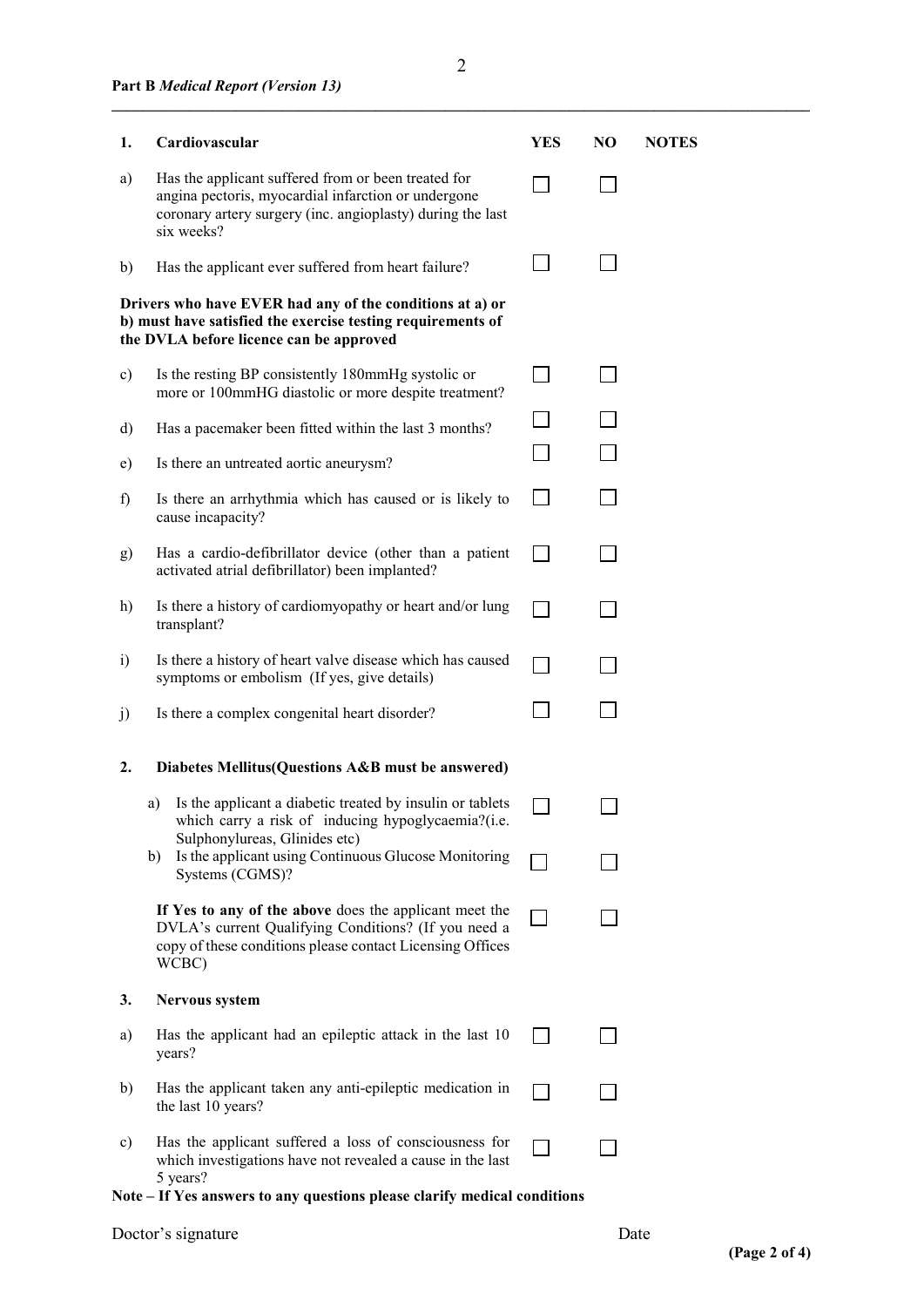#### **(Version 13)**

**YES NO NOTES** 

 $\Box$ 

 $\Box$ 

 $\Box$ 

 $\Box$ 

 $\Box$ 

 $\Box$ 

 $\Box$ 

 $\Box$ 

 $\Box$ 

 $\Box$ 

 $\Box$ 

 $\Box$ 

 $\Box$ 

 $\Box$ 

 $\Box$ 

 $\Box$ 

 $\Box$ 

| d) | Is there a history of narcolepsy, catalepsy or sleep |
|----|------------------------------------------------------|
|    | disorder?                                            |

| e) | Is there any progressive or disabling disorder of the |
|----|-------------------------------------------------------|
|    | nervous system?                                       |

| f) | Has there been any liability to sudden attacks of      |
|----|--------------------------------------------------------|
|    | disabling giddiness or fainting in the last 12 months? |

- g) Has the applicant suffered from a stroke or Transient Ischaemic Attack during the last 12 months?
- h) Does the applicant have any permanent disability or continuing significant risk factors following a previous stroke or TIA?
- intracranial tumour (other than pituitary) If yes, please i) Has the applicant ever had or been treated for an give details.
- j) Is there a history of **serious** head injury?
- k) Is there a history of intracranial haematoma or haemorrhage?
- l) Has the applicant had an intracerebral abscess or subdural  $\Box$ empyema in the last 10 years?

## **4. Psychiatric illness**

| a)            | Has the applicant suffered from an acute psychotic<br>episode of any type or cause during the last 3 years?                                                                   |  |
|---------------|-------------------------------------------------------------------------------------------------------------------------------------------------------------------------------|--|
| b)            | Is there a significant likelihood of recurrence of any<br>previous psychotic illness?                                                                                         |  |
| $\mathbf{c})$ | Has the applicant suffered from severe anxiety state or<br>depressive illness in the last six months? (If applicant<br>maintained on medication but has been well tick "no"). |  |
| d)            | Is there any evidence of an organic brain disorder?                                                                                                                           |  |
| e)            | Is there severe learning disability?                                                                                                                                          |  |
| f)            | Is there a persistent behaviour disorder which may affect<br>behaviour while driving?                                                                                         |  |
| $\mathbf{g}$  | Is there a history of the misuse or abuse of drugs or<br>alcohol during the last 3 years? If yes, please give<br>details.                                                     |  |

**Note – If Yes answers to any questions please clarify medical conditions** 

| Doctor's signature | Date |
|--------------------|------|
|                    |      |